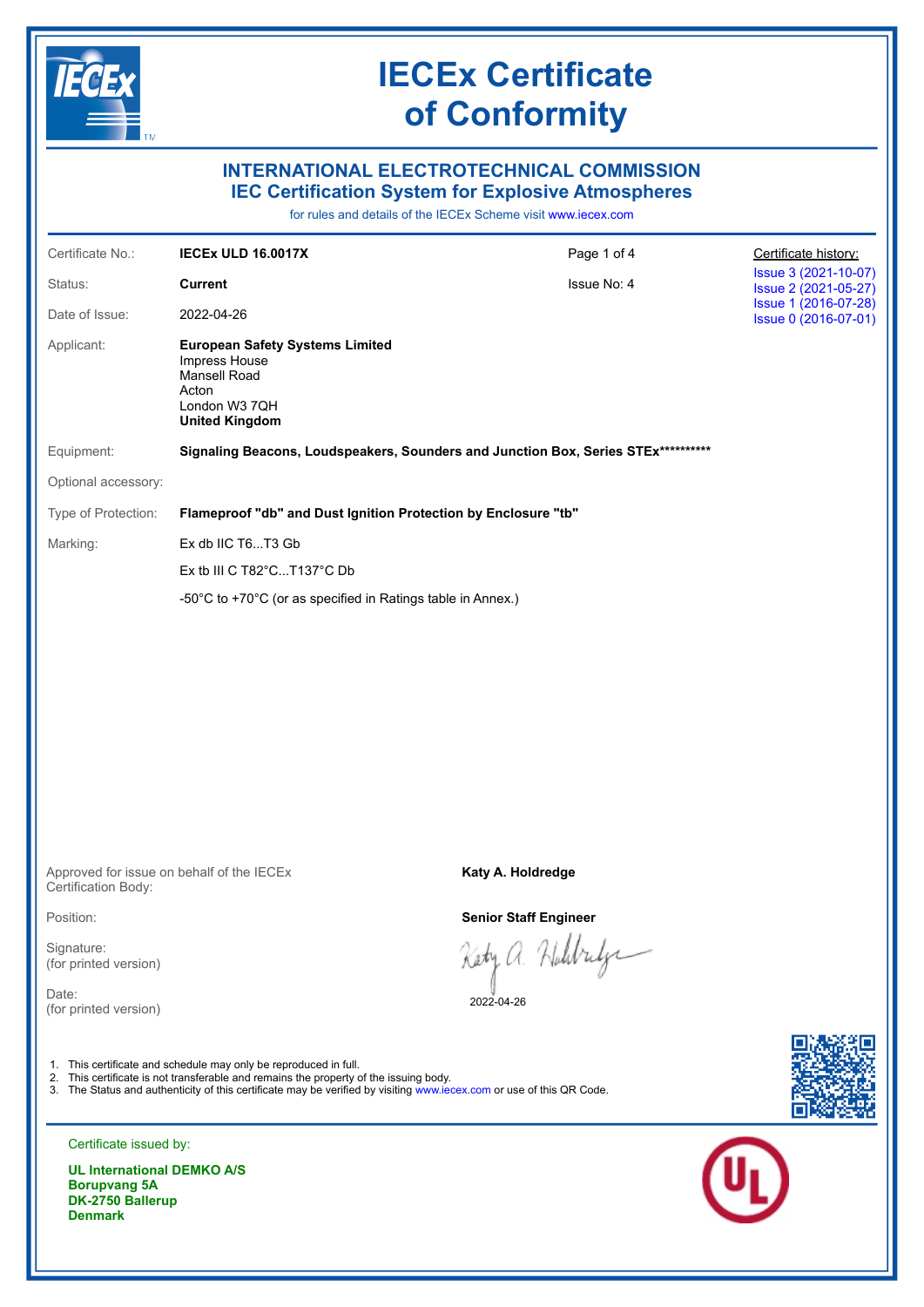

| Certificate No.:                                            | <b>IECEX ULD 16,0017X</b>                                                                                                                                                                                                                                                                                                                                                                                                                                                                                | Page 2 of 4 |
|-------------------------------------------------------------|----------------------------------------------------------------------------------------------------------------------------------------------------------------------------------------------------------------------------------------------------------------------------------------------------------------------------------------------------------------------------------------------------------------------------------------------------------------------------------------------------------|-------------|
| Date of issue:                                              | 2022-04-26                                                                                                                                                                                                                                                                                                                                                                                                                                                                                               | Issue No: 4 |
|                                                             |                                                                                                                                                                                                                                                                                                                                                                                                                                                                                                          |             |
| Manufacturer:                                               | <b>European Safety Systems Limited</b><br>Impress House                                                                                                                                                                                                                                                                                                                                                                                                                                                  |             |
|                                                             | Mansell Road<br>Acton                                                                                                                                                                                                                                                                                                                                                                                                                                                                                    |             |
|                                                             | London W3 7QH                                                                                                                                                                                                                                                                                                                                                                                                                                                                                            |             |
|                                                             | <b>United Kingdom</b>                                                                                                                                                                                                                                                                                                                                                                                                                                                                                    |             |
| Manufacturing<br>locations:                                 | <b>European Safety Systems Limited</b><br>Impress House                                                                                                                                                                                                                                                                                                                                                                                                                                                  |             |
|                                                             | Mansell Road<br>Acton                                                                                                                                                                                                                                                                                                                                                                                                                                                                                    |             |
|                                                             | London W3 7QH                                                                                                                                                                                                                                                                                                                                                                                                                                                                                            |             |
|                                                             | <b>United Kingdom</b>                                                                                                                                                                                                                                                                                                                                                                                                                                                                                    |             |
|                                                             | This certificate is issued as verification that a sample(s), representative of production, was assessed and tested and found to comply with the<br>IEC Standard list below and that the manufacturer's quality system, relating to the Ex products covered by this certificate, was assessed and<br>found to comply with the IECEx Quality system requirements. This certificate is granted subject to the conditions as set out in IECEx Scheme<br>Rules, IECEx 02 and Operational Documents as amended |             |
| <b>STANDARDS:</b><br>to comply with the following standards | The equipment and any acceptable variations to it specified in the schedule of this certificate and the identified documents, was found                                                                                                                                                                                                                                                                                                                                                                  |             |
| IEC 60079-0:2017<br>Edition: 7.0                            | Explosive atmospheres - Part 0: Equipment - General requirements                                                                                                                                                                                                                                                                                                                                                                                                                                         |             |
| Edition: 7.0                                                | IEC 60079-1:2014-06 Explosive atmospheres - Part 1: Equipment protection by flameproof enclosures "d"                                                                                                                                                                                                                                                                                                                                                                                                    |             |
| IEC 60079-31:2013<br>Edition:2                              | Explosive atmospheres - Part 31: Equipment dust ignition protection by enclosure "t"                                                                                                                                                                                                                                                                                                                                                                                                                     |             |
|                                                             | This Certificate does not indicate compliance with safety and performance requirements<br>other than those expressly included in the Standards listed above.                                                                                                                                                                                                                                                                                                                                             |             |
| <b>TEST &amp; ASSESSMENT REPORTS:</b>                       |                                                                                                                                                                                                                                                                                                                                                                                                                                                                                                          |             |

A sample(s) of the equipment listed has successfully met the examination and test requirements as recorded in:

Test Reports:

[DK/ULD/ExTR16.0017/00](https://www.iecex-certs.com/#/deliverables/REPORT/13599/view) [DK/ULD/ExTR16.0017/01](https://www.iecex-certs.com/#/deliverables/REPORT/13600/view) [DK/ULD/ExTR16.0017/02](https://www.iecex-certs.com/#/deliverables/REPORT/68559/view)

[DK/ULD/ExTR16.0017/03](https://www.iecex-certs.com/#/deliverables/REPORT/74946/view) [DK/ULD/ExTR16.0017/04](https://www.iecex-certs.com/#/deliverables/REPORT/78876/view)

Quality Assessment Report:

[GB/SIR/QAR06.0020/09](https://www.iecex-certs.com/#/deliverables/REPORT/70577/view)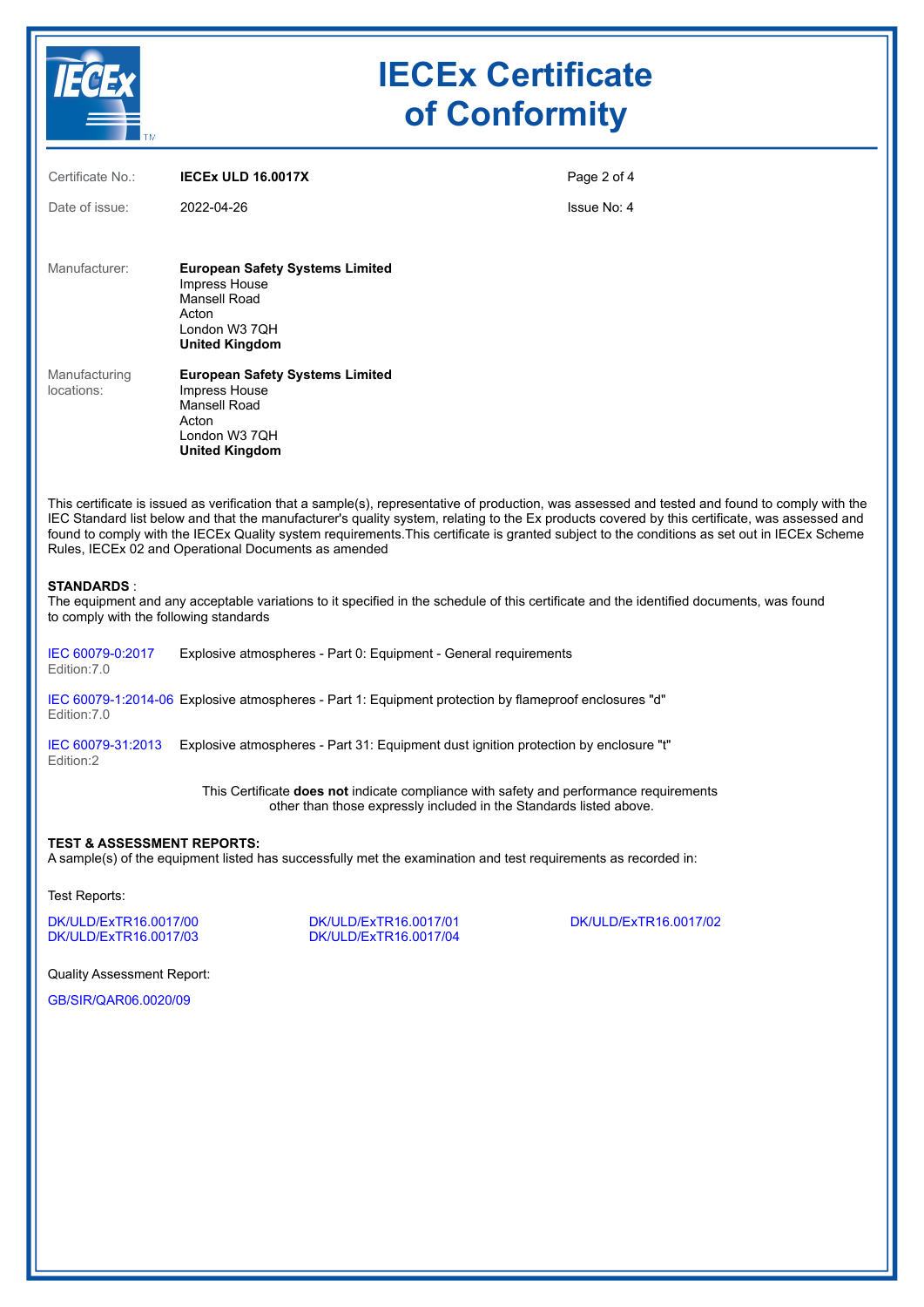

Certificate No.: **IECEx ULD 16.0017X**

Date of issue: 2022-04-26

Page 3 of 4

Issue No: 4

#### **EQUIPMENT:**

Equipment and systems covered by this Certificate are as follows:

The STExS1, STExS2, STExL1 and STExL2 series products are a range of Sounders and Loudspeakers housed in the same Flameproof / Dust protected, stainless steel enclosure; that are intended to be used as audible warning / signalling devices. The enclosure is accessible via a threaded cover, the opposite end of the enclosure is fitted with pressed wire breathing element incorporating a cemented joint with enclosure. The STExS1 Sounders and STExL1 Loudspeaker models are fitted with a plastic horn that has a short flare whereas the STExS2 Sounders and STExL2 Loudspeaker models are fitted with plastic horn having a longer flare. Alternatively, all Sounders and Loudspeakers maybe fitted with a radial horn. The horns are secured to the end of the enclosure with fasteners.

The STExB2 series products are a range of Electronic Strobe, LED or Rotating Beacons housed in the same Flameproof / Dust protected, stainless steel enclosure; intended to be used as visual warning / signalling devices. The enclosure is accessible via a threaded cover which incorporates a glass dome, the glass dome is cemented into the cover. The glass dome is protected with a stainless steel wire guard which provides for a reduced risk of impact, a plastic lens cover can optionally be fitted over the glass dome without affecting the concept of protection.

The STExC1 series products are a range of combined Sounder with Strobe Beacon housed in the same Flameproof / Dust protected, stainless steel enclosure; intended to be used as audible and visual warning / signalling devices. The enclosure is accessible via a threaded cover which incorporates a glass dome, the glass dome is cemented into the cover. The glass dome is fitted with a stainless steel wire guard which provides for a reduced risk of impact, a plastic lens cover can optionally be fitted over the glass dome without affecting the concept of protection. The opposite end of the enclosure is fitted with pressed wire breathing element incorporating a cemented joint with enclosure, a two piece plastic cover (small horn or radial horn) is fitted over breathing element and secured to the enclosure with fasteners.

Model STExJ2 is a Junction Box which is based on the STExB2 Series Beacon enclosure, the junction box is closed with a single piece stainless steel threaded cover.

All four types of enclosure utilise threaded covers, the specified ingress protection rating is not reliant on the use of an elastomeric O-ring, although one may be fitted.

#### **Please see Annex for additional information.**

#### **SPECIFIC CONDITIONS OF USE: YES as shown below:**

- Parts of the enclosure are non-conducting and may generate an ignition-capable level of electrostatic charges under certain extreme conditions. The user should ensure that the equipment is not installed in a location where it may be subjected to external conditions (such as high-pressure steam) which might cause a build-up of electrostatic charges on non-conducting surfaces. Additionally, cleaning of the equipment should be done only with a damp cloth.
- All entries must be fitted with a suitable seal at the interface with enclosure.
- Repair of the flamepaths is not permitted.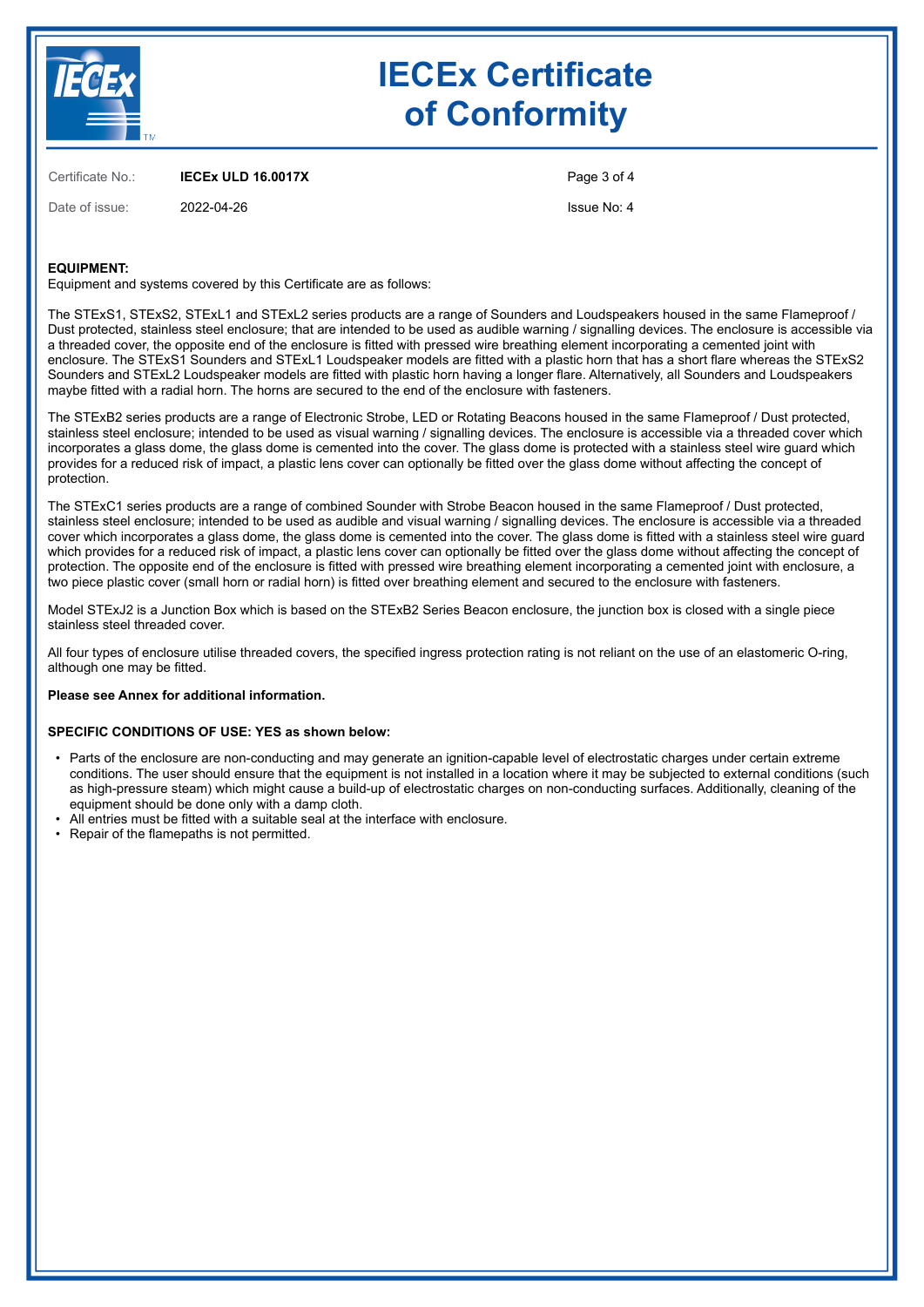

Certificate No.: **IECEx ULD 16.0017X**

Date of issue: 2022-04-26

Page 4 of 4

Issue No: 4

#### **DETAILS OF CERTIFICATE CHANGES (for issues 1 and above)**

Issue 1: Added Large LED Beacon model numbers STExB2LD2DC024, STExB2LD2AC115 and STExB2LD2AC230 to the certified range and updated minor typographical errors.

Issue 2: Updates to large beacon (B2) range electronics; introduction of 5 Joule models to the large beacon (B2) housing; marking plates, installation instructions and drawings have been updated; removal of a specific condition of use.

Issue 3: Updates to the Sounder PCBA's in STExS1\*\*\*\*\*, STExS2\*\*\*\*\* and STExC1X05\*\*\*\*\* models. New Horn size "2H". Update to Installation Instructions and Marking Labels of the affected the models.

Issue 4: Updates to STExS1, STExS2, STExL1 , STExL2 and STExC1 Sinter cement material and adds Horn size "S2H".

**Annex:**

[Annex to IECEx ULD 16.0017X Issue 4.pdf](https://www.iecex-certs.com/#/deliverables/CERT/57720/view)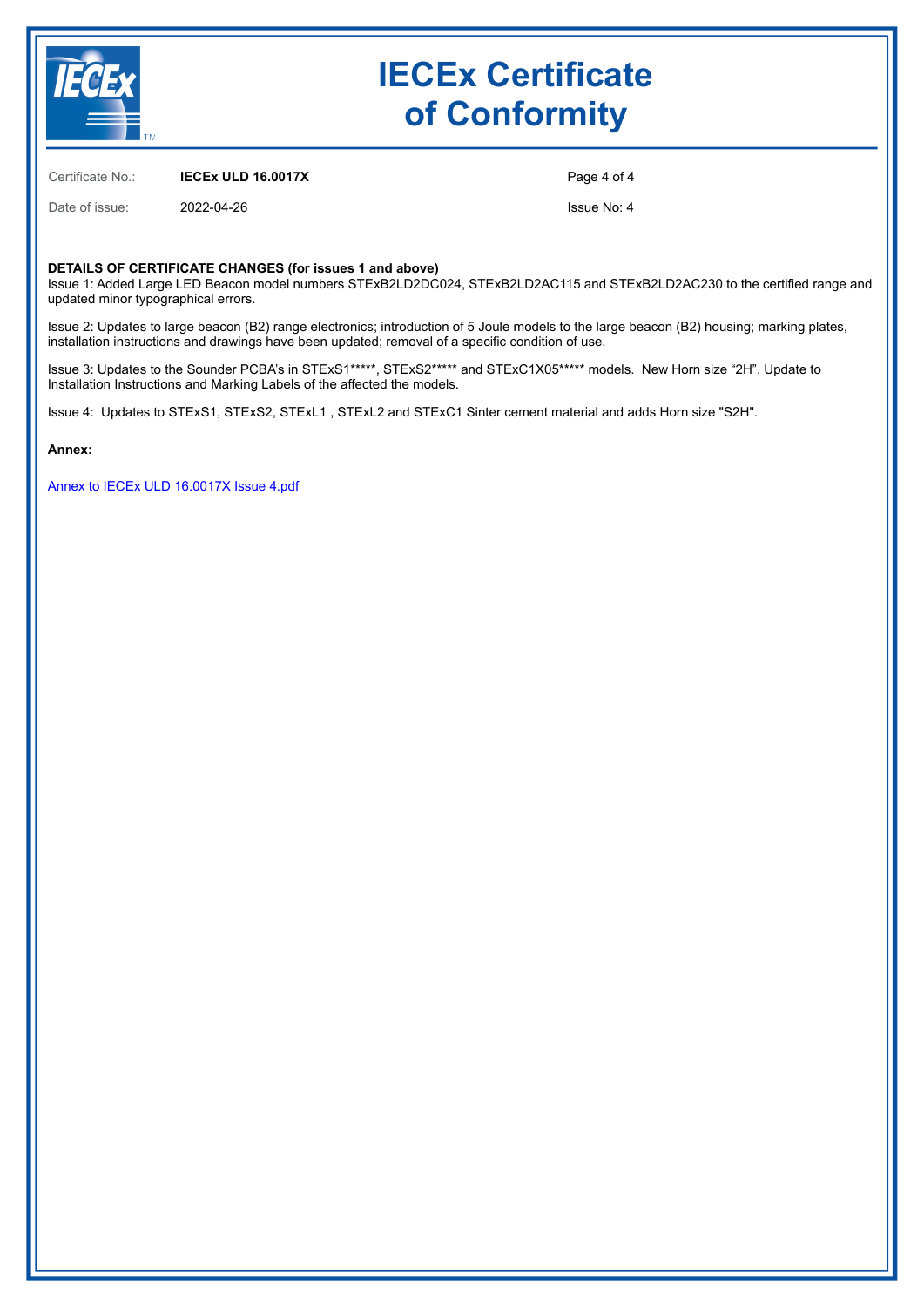

Certificate No.: IECEx ULD 16.0017X

Issue No.: 4 Page 1 of 4

### **TYPE DESIGNATION**

Loudspeakers and Sounders

STExL1R008, STExL1R016, STExL1V070, STExL1V100, STExL2R008, STExL2R016, STExL2V070, STExL2V100.

STExS1DC024(-SIL), STExS1AC230, STExS2DC024(-SIL), STExS2AC230.

Sounder Beacons

STExC1X05DC012, STExC1X05DC024, STExC1X05DC048, STExC1X05AC230.

Large Xenon Strobe Beacons and Rotating Halogen Beacons

STExB2X05DC012, STExB2X05DC024, STExB2X05DC024-SIL, STExB2X05DC048, STExB2X05AC115, STExB2X05AC230, STExB2X10DC024, STExB2X10DC024-SIL, STExB2X10DC048, STExB2X10AC115, STExB2X10AC230, STExB2X15DC024, STExB2X15DC024-SIL, STExB2X15DC048, STExB2X15AC115, STExB2X15AC230, STExB2X21DC024, STExB2X21DC048, STExB2X21AC115, STExB21AC230

STExB2RT1DC012, STExB2RT1DC024, STExB2RT1AC115, STExB2RT1AC230

Large LED Beacons STExB2LD2DC024, STExB2LD2AC115, STExB2LD2AC230

Large Junction Box

STExJ2

### **PARAMETERS RELATING TO THE SAFETY**

**Ratings:**

|                         |                                 | Rated<br>Rated         |                                       | IP                |                          |                |                          |                | Max.)                    |                |                | T Class @ Ambient temperature °C (-50°C to +70°C |  |                |     |
|-------------------------|---------------------------------|------------------------|---------------------------------------|-------------------|--------------------------|----------------|--------------------------|----------------|--------------------------|----------------|----------------|--------------------------------------------------|--|----------------|-----|
| <b>Type Designation</b> | <b>Description</b>              | Voltage                |                                       | Current<br>Rating |                          |                |                          | (Gas)          |                          |                |                | (Dust)                                           |  |                |     |
|                         |                                 | Range                  | (mA)                                  |                   | 40                       | 45             | 50                       | 55             | 60                       | 65             | 70             | 70                                               |  |                |     |
| STExS1DC024             | 15W Sounder                     | 11.5-54Vdc             | 221/185<br>IP66<br>/115               |                   |                          |                |                          |                |                          |                | T <sub>5</sub> |                                                  |  |                |     |
| STExS1DC024-SIL         | (Small Horn)                    |                        |                                       |                   |                          |                | ۰                        |                | $\overline{\phantom{a}}$ | T <sub>6</sub> |                | T82                                              |  |                |     |
| STExS1AC230             | 15W Sounder<br>(Small Horn)     | 100-240Vac.<br>50/60Hz | 73/48                                 | IP66              |                          |                | ۰                        |                | $\blacksquare$           | T <sub>6</sub> | T <sub>5</sub> | T82                                              |  |                |     |
| STExS2DC024             | 25W Sounder                     |                        | 356/740<br>IP66<br>11.5-54Vdc<br>/391 |                   |                          |                |                          |                |                          | ۰              | T <sub>6</sub> |                                                  |  | T <sub>5</sub> | T94 |
| STExS2DC024-SIL         | (Large Horn)                    |                        |                                       |                   |                          |                |                          |                | ٠                        |                |                |                                                  |  |                |     |
| STExS2AC230             | 25W Sounder<br>(Large Horn)     | 100-240Vac,<br>50/60Hz | 282/167                               | IP66              |                          |                |                          |                | ٠                        | T <sub>6</sub> | T <sub>5</sub> | T84                                              |  |                |     |
| STExL1R008              | 15W Loudspeaker<br>(Small Horn) | 10.95V                 | ٠                                     | IP66              |                          |                | ٠                        | T <sub>6</sub> | ٠                        |                | T <sub>5</sub> | T95                                              |  |                |     |
| STExL1R016              | 15W Loudspeaker<br>(Small Horn) | 15.49V                 | ٠                                     | IP66              |                          |                | ۰                        | T <sub>6</sub> | $\overline{\phantom{a}}$ |                | T <sub>5</sub> | T95                                              |  |                |     |
| STExL1V070              | 15W Loudspeaker<br>(Small Horn) | 70V                    | ٠                                     | IP66              | $\overline{\phantom{a}}$ |                | $\overline{\phantom{0}}$ | T <sub>6</sub> | $\overline{a}$           | ۰              | T <sub>5</sub> | T95                                              |  |                |     |
| STExL1V100              | 15W Loudspeaker<br>(Small Horn) | 100V                   | ۰                                     | IP66              |                          |                | ۰                        | T <sub>6</sub> | $\overline{\phantom{a}}$ |                | T <sub>5</sub> | T95                                              |  |                |     |
| STExL2R008              | 25W Loudspeaker<br>(Large Horn) | 14.14V                 | ٠                                     | IP66              | $\blacksquare$           | T <sub>6</sub> | -                        |                | T <sub>5</sub>           |                | T4             | T105                                             |  |                |     |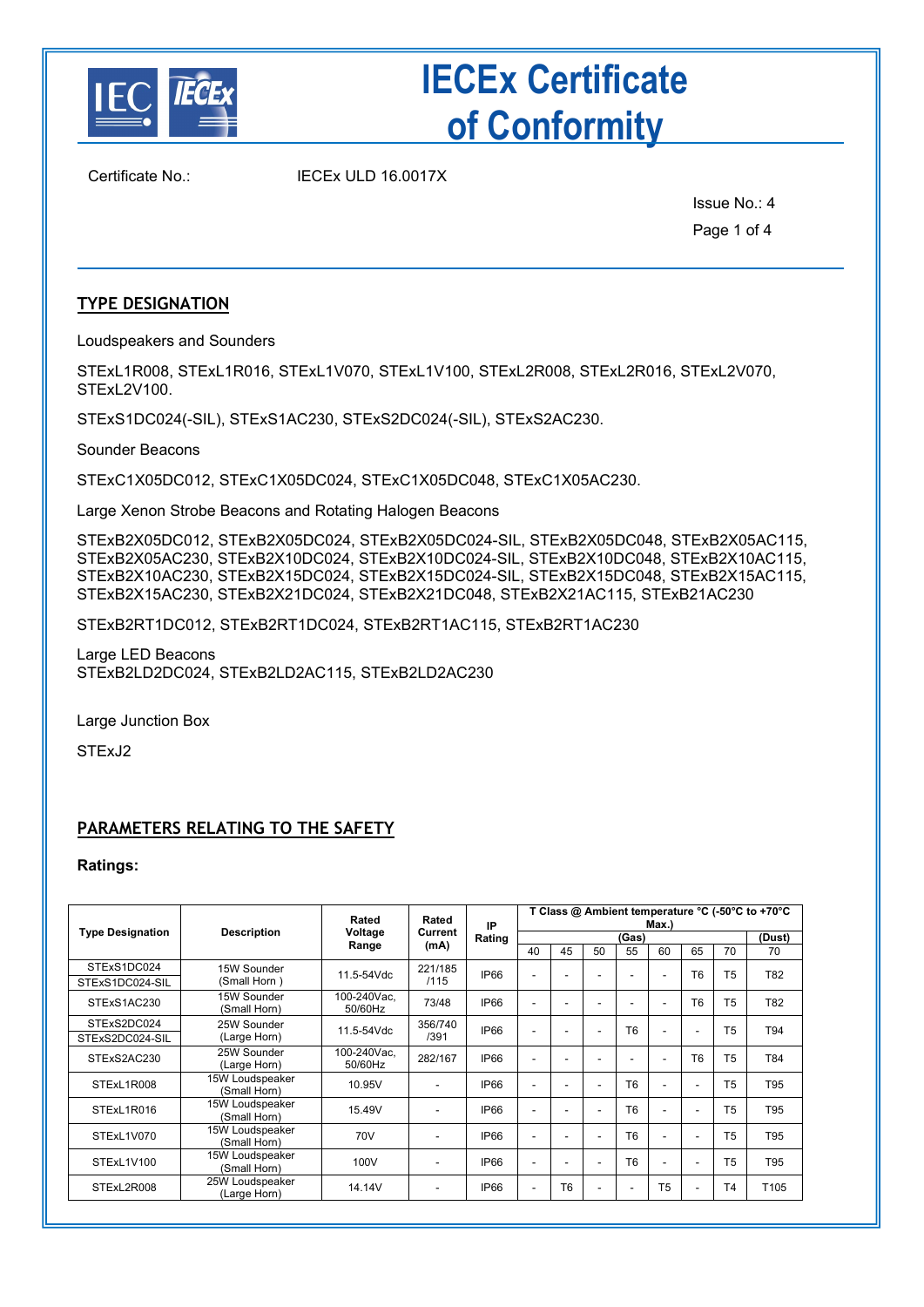

### Certificate No.: IECEx ULD 16.0017X

Issue No.: 4

Page 2 of 4

|                         |                                   | Rated                            | Rated                    | IP     |                          |                          |                          |                          | Max.)                    |                          |                          | T Class @ Ambient temperature °C (-50°C to +70°C |
|-------------------------|-----------------------------------|----------------------------------|--------------------------|--------|--------------------------|--------------------------|--------------------------|--------------------------|--------------------------|--------------------------|--------------------------|--------------------------------------------------|
| <b>Type Designation</b> | <b>Description</b>                | Voltage                          | Current                  | Rating |                          |                          |                          | (Gas)                    |                          |                          |                          | (Dust)                                           |
|                         |                                   | Range                            | (mA)                     |        | 40                       | 45                       | 50                       | 55                       | 60                       | 65                       | 70                       | 70                                               |
| STExL2R016              | 25W Loudspeaker<br>(Large Horn)   | 20.00V                           | $\overline{\phantom{a}}$ | IP66   | $\blacksquare$           | T <sub>6</sub>           | $\overline{\phantom{a}}$ | $\frac{1}{2}$            | T <sub>5</sub>           | ÷,                       | T <sub>4</sub>           | T105                                             |
| STExL2V070              | 25W Loudspeaker<br>(Large Horn)   | 70V                              |                          | IP66   | ä,                       | T <sub>6</sub>           | $\overline{a}$           | $\overline{a}$           | T5                       | $\overline{a}$           | T <sub>4</sub>           | T <sub>105</sub>                                 |
| STExL2V100              | 25W Loudspeaker<br>(Large Horn)   | 100V                             | $\overline{a}$           | IP66   | $\blacksquare$           | T <sub>6</sub>           |                          | $\overline{a}$           | T <sub>5</sub>           |                          | T <sub>4</sub>           | T <sub>105</sub>                                 |
| STExC1X05DC012          | Combined Sounder/<br>Xenon Strobe | 11.5-14Vdc                       | 885                      | IP66   | ÷,                       |                          | T <sub>5</sub>           |                          |                          |                          | T <sub>4</sub>           | T114                                             |
| STExC1X05DC024          | Combined Sounder/<br>Xenon Strobe | 20-28Vdc                         | 508                      | IP66   | $\overline{\phantom{a}}$ | $\blacksquare$           | T <sub>5</sub>           | $\overline{\phantom{0}}$ | $\overline{\phantom{a}}$ | $\overline{a}$           | T <sub>4</sub>           | T114                                             |
| STExC1X05DC048          | Combined Sounder/<br>Xenon Strobe | 42-54Vdc                         | 325                      | IP66   | $\blacksquare$           | $\overline{a}$           | T <sub>5</sub>           | $\overline{\phantom{0}}$ | $\overline{a}$           |                          | T <sub>4</sub>           | T114                                             |
| STExC1X05AC230          | Combined Sounder/<br>Xenon Strobe | 220-240Vac<br>50/60Hz            | 127                      | IP66   | $\overline{\phantom{a}}$ | T <sub>5</sub>           |                          | $\overline{a}$           |                          |                          | T <sub>4</sub>           | T117                                             |
| STExB2X05DC012          | 5J Xenon Strobe 12Vdc             | 10-14Vdc                         | 585                      | IP6X   | ÷,                       |                          |                          | T <sub>6</sub>           |                          |                          | T <sub>5</sub>           | T92                                              |
| STExB2X05DC024          | 5J Xenon Strobe 24Vdc             | 20-28Vdc                         | 295                      | IP6X   | $\blacksquare$           |                          |                          | T <sub>6</sub>           |                          |                          | T <sub>5</sub>           | T92                                              |
| STExB2X05DC024<br>-SIL  | 5J Xenon Strobe 24Vdc             | 20-28Vdc                         | 295                      | IP6X   | ÷,                       |                          |                          | T <sub>6</sub>           |                          |                          | T <sub>5</sub>           | T92                                              |
| STExB2X05DC048          | 5J Xenon Strobe 48Vdc             | 42-54Vdc                         | 145                      | IP6X   | ÷,                       |                          |                          | T <sub>6</sub>           |                          |                          | T <sub>5</sub>           | T92                                              |
| STExB2X05AC115          | 5J Xenon Strobe 115Vac            | 110-120Vac<br>50/60Hz            | 140                      | IP6X   | T <sub>6</sub>           |                          |                          | T <sub>5</sub>           |                          |                          | T <sub>4</sub>           | T110                                             |
| STExB2X05AC230          | 5J Xenon Strobe 230Vac            | 220-240Vac<br>50/60Hz            | 70                       | IP6X   | T6                       |                          |                          | T <sub>5</sub>           |                          |                          | T <sub>4</sub>           | T110                                             |
| STExB2X10DC024          | 10J Xenon Strobe 24Vdc            | 20-28Vdc                         | 605                      | IP6X   | $\blacksquare$           | T <sub>5</sub>           |                          |                          | $\overline{a}$           |                          | T <sub>4</sub>           | T118                                             |
| STExB2X10DC024<br>-SIL  | 10J Xenon Strobe 24Vdc            | 20-28Vdc                         | 605                      | IP6X   | $\overline{\phantom{a}}$ | T <sub>5</sub>           |                          |                          |                          |                          | T <sub>4</sub>           | T118                                             |
| STExB2X10DC048          | 10J Xenon Strobe 48Vdc            | 42-54Vdc                         | 230                      | IP6X   | $\blacksquare$           | T <sub>5</sub>           |                          | $\overline{a}$           |                          |                          | T <sub>4</sub>           | T118                                             |
| STExB2X10AC115          | 10J Xenon Strobe<br>115Vac        | 110-120Vac<br>50/60Hz            | 220                      | IP6X   | $\blacksquare$           |                          |                          | $\overline{a}$           |                          |                          | T <sub>4</sub>           | T128                                             |
| STExB2X10AC230          | 10J Xenon Strobe<br>230Vac        | 220-240Vac<br>50/60Hz            | 130                      | IP6X   | $\overline{\phantom{a}}$ |                          |                          |                          |                          |                          | T <sub>4</sub>           | T128                                             |
| STExB2X15DC024          | 15J Xenon Strobe 24Vdc            | 20-28Vdc                         | 835                      | IP6X   | $\overline{\phantom{a}}$ |                          |                          |                          |                          |                          | T <sub>4</sub>           | T <sub>127</sub>                                 |
| STExB2X15DC024<br>-SIL  | 15J Xenon Strobe 24Vdc            | 20-28Vdc                         | 835                      | IP6X   | $\blacksquare$           | $\overline{\phantom{a}}$ |                          | ÷,                       |                          |                          | T <sub>4</sub>           | T <sub>127</sub>                                 |
| STExB2X15DC048          | 15J Xenon Strobe 48Vdc            | 42-54Vdc                         | 330                      | IP6X   | ä,                       |                          |                          |                          |                          |                          | T <sub>4</sub>           | T <sub>127</sub>                                 |
| STExB2X15AC115          | 15J Xenon Strobe<br>115Vac        | 110-120Vac<br>50/60Hz            | 310                      | IP6X   | $\blacksquare$           | $\overline{a}$           | $\overline{a}$           | $\overline{a}$           | $\overline{a}$           | T <sub>4</sub>           | T <sub>3</sub>           | T <sub>131</sub>                                 |
| STExB2X15AC230          | 15J Xenon Strobe<br>230Vac        | 220-240Vac<br>50/60Hz            | 170                      | IP6X   | $\blacksquare$           |                          |                          | $\overline{a}$           | $\overline{a}$           | T <sub>4</sub>           | T <sub>3</sub>           | T <sub>131</sub>                                 |
| STExB2X21DC024          | 21J Xenon Strobe 24Vdc            | 20-28Vdc                         | 1130                     | IP6X   |                          |                          |                          |                          |                          | T <sub>4</sub>           | T <sub>3</sub>           | T <sub>131</sub>                                 |
| STExB2X21DC048          | 21J Xenon Strobe 48Vdc            | 42-54Vdc                         | 530                      | IP6X   | $\blacksquare$           | $\overline{a}$           | $\blacksquare$           | $\overline{\phantom{a}}$ |                          | T <sub>4</sub>           | T <sub>3</sub>           | T <sub>131</sub>                                 |
| STExB2X21AC115          | 21J Xenon Strobe<br>115Vac        | 110-120Vac<br>50/60Hz            | 500                      | IP6X   | $\overline{\phantom{a}}$ | $\overline{\phantom{a}}$ | $\overline{\phantom{a}}$ | T4                       | $\frac{1}{2}$            | T <sub>3</sub>           |                          | T137<br>$(65^{\circ}C)$<br>Amb)                  |
| STExB2X21AC230          | 21J Xenon Strobe<br>230Vac        | 220-240Vac<br>50Hz               | 195                      | IP6X   | $\overline{\phantom{a}}$ |                          | $\overline{\phantom{a}}$ | Τ4                       | $\frac{1}{2}$            | T3                       | $\overline{\phantom{a}}$ | T137<br>$(65^{\circ}C)$<br>Amb)                  |
| STExB2RT1DC012          | 12Vdc Rotating Beacon             | 12Vdc                            | 1730                     | IP6X   | T <sub>5</sub>           | $\overline{\phantom{a}}$ |                          |                          |                          |                          | T4                       | T125                                             |
| STExB2RT1DC024          | 24Vdc Rotating Beacon             | 24Vdc                            | 970                      | IP6X   | T <sub>5</sub>           | $\overline{\phantom{a}}$ |                          |                          | $\overline{\phantom{a}}$ | $\overline{a}$           | T4                       | T125                                             |
| STExB2RT1AC115          | 115Vac Rotating Beacon            | 115-120Vac<br>50/60Hz            | 216                      | IP6X   | T5                       | $\overline{\phantom{a}}$ | $\overline{\phantom{a}}$ | $\overline{a}$           | $\overline{\phantom{a}}$ | $\overline{\phantom{a}}$ | T4                       | T <sub>125</sub>                                 |
| STExB2RT1AC230          | 230Vac Rotating Beacon            | $230$ Vac<br>50/60Hz             | 111                      | IP6X   | T5                       | $\overline{\phantom{a}}$ |                          | $\overline{a}$           |                          |                          | T <sub>4</sub>           | T125                                             |
| STExB2LD2DC024          | LED Beacon, 24Vdc                 | 18-54Vdc                         | 240                      | IP6X   | $\blacksquare$           | $\blacksquare$           | $\overline{\phantom{a}}$ | $\overline{a}$           | $\blacksquare$           | T6                       | T5                       | T85                                              |
| STExB2LD2AC115          | LED Beacon, 115ac,<br>50/60Hz     | $103.5 -$<br>126.5Vac<br>50/60Hz | 95                       | IP6X   | $\overline{\phantom{a}}$ | ٠                        |                          |                          | $\overline{\phantom{a}}$ | T6                       | T5                       | T85                                              |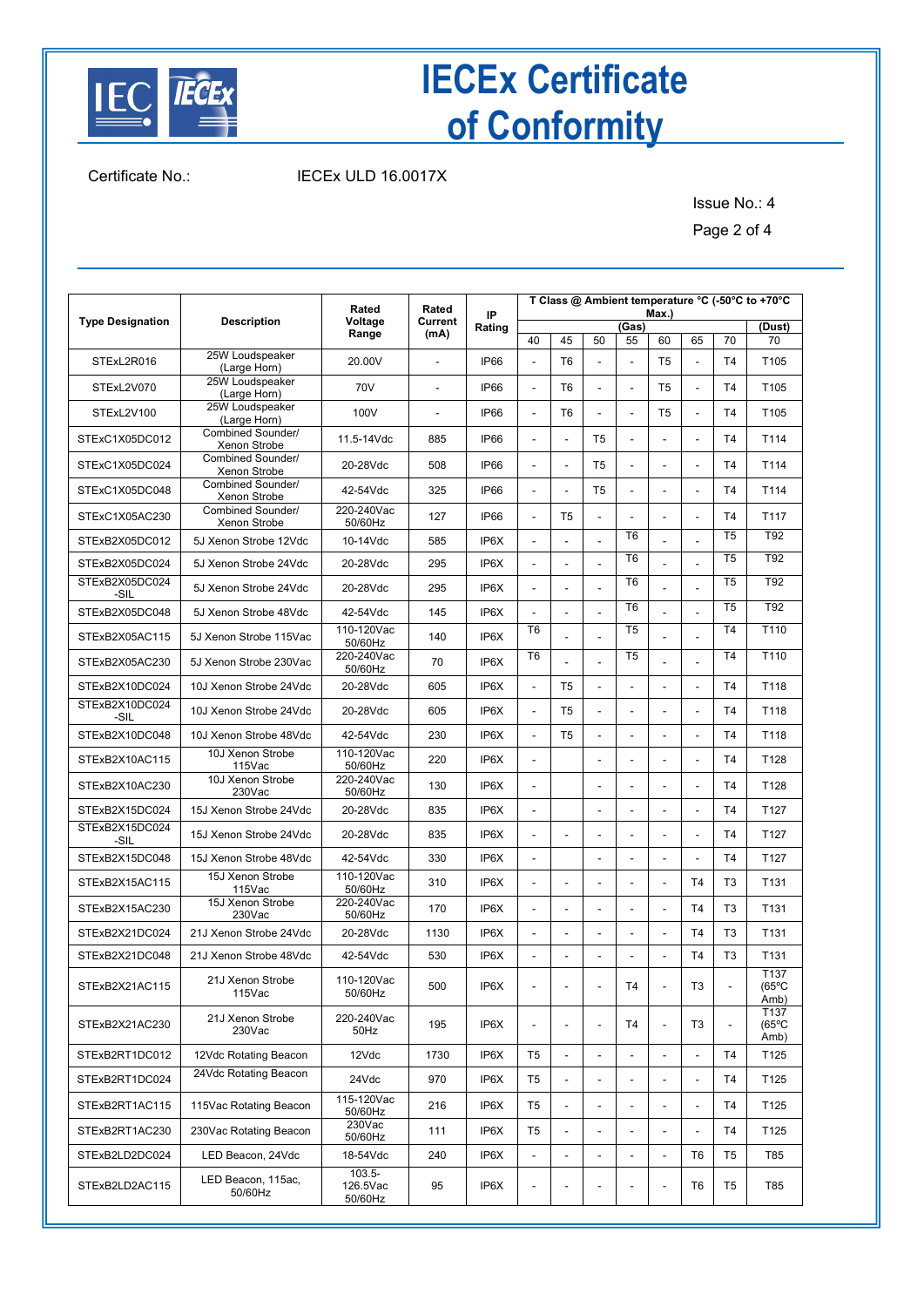

Certificate No.: IECEx ULD 16.0017X

Issue No.: 4

Page 3 of 4

|                         |                               | Rated                 | Rated                     | IP                |  |    |       |    | Max.) |                |        | T Class @ Ambient temperature °C (-50°C to +70°C |
|-------------------------|-------------------------------|-----------------------|---------------------------|-------------------|--|----|-------|----|-------|----------------|--------|--------------------------------------------------|
| <b>Type Designation</b> | <b>Description</b>            | Voltage               | Current<br>Rating<br>(mA) |                   |  |    | (Gas) |    |       |                | (Dust) |                                                  |
|                         |                               | Range                 |                           |                   |  | 40 | 45    | 50 | 55    | 60             | 65     | 70                                               |
| STExB2LD2AC230          | LED Beacon, 230ac,<br>50/60Hz | 207-253Vac<br>50/60Hz | 48                        | IP <sub>6</sub> X |  | -  |       |    |       | T <sub>6</sub> | T5     | T85                                              |
| STExJ2                  | <b>STEx Junction Box</b>      | 260Vac. 60V<br>dc     | 5W                        | IP6X              |  | -  |       |    |       | T <sub>6</sub> | T5     | T85                                              |

### **MARKING**

Marking has to be readable and indelible; it has to include the following indications:

|                                     | STExS1AC230                                                      |                              | <b>Alarm Sounder</b>                                                                                                                                                                                                                                                                                                                                  |                                                   |
|-------------------------------------|------------------------------------------------------------------|------------------------------|-------------------------------------------------------------------------------------------------------------------------------------------------------------------------------------------------------------------------------------------------------------------------------------------------------------------------------------------------------|---------------------------------------------------|
|                                     | Voltage Range:<br>Nominal Voltage:<br>Current:                   |                              | 100 - 240V ac 50/60Hz<br>115 / 230V ac<br>73 / 48mA                                                                                                                                                                                                                                                                                                   |                                                   |
| ξx,                                 | II2G<br>II 2D                                                    |                              | Ex db IIC T6 Gb Ta. -50°C to +65°C<br>Ex db IIC T5 Gb Ta. -50°C to +70°C<br>Ex tb IIIC T82°C Db Ta. -50°C to +70°C                                                                                                                                                                                                                                    |                                                   |
|                                     | 2813                                                             | IP 66                        |                                                                                                                                                                                                                                                                                                                                                       |                                                   |
| <b>WARNINGS:</b>                    | Year / Serial No.<br>21/SS13000001                               |                              | DEMKO16ATEX1466X<br><b>IECEx UL 16.0017X</b>                                                                                                                                                                                                                                                                                                          |                                                   |
|                                     |                                                                  |                              | DO NOT OPEN WHEN AN EXPLOSIVE ATMOSPHERE IS PRESENT<br>POTENTIAL ELECTROSTATIC HAZARD - CLEAN ONLY WITH A DAMP CLOTH<br>M20X1.5 ENTRIES - IF TEMPERATURE EXCEEDS 70° C AT ENTRY<br>M20 CABLE GLANDING POINT USE SUITABLY RATED CABLE<br>AN                                                                                                            | www.e2s.com                                       |
| (22S                                |                                                                  | European Safety Systems Ltd. | Impress House, Mansell Road, London, W3 7QH                                                                                                                                                                                                                                                                                                           |                                                   |
|                                     | STExB2RT1AC230<br>Voltage Range:<br>Nominal Voltage:<br>Current: |                              | <b>Rotating Beacon</b><br>230V ac 50/60Hz<br>230V ac<br>11 <sub>m</sub> A                                                                                                                                                                                                                                                                             |                                                   |
|                                     | Lamp:<br>12G<br><b>12D</b><br>2813                               | IP6X                         | 25W max. (G6, 35/GY6,35)<br>Ex db IIC T5 Gb Ta. -50°C to +40°C<br>Ex db IIC T4 Gb Ta. -50°C to +70°C<br>Ex td IIIC T125°C Db Ta. -50°C to +70°C                                                                                                                                                                                                       |                                                   |
|                                     | Year / Serial No.<br>16/SB2R3000001                              |                              | DEMKO16ATEX1466X<br>IECEx ULD 16.0017X                                                                                                                                                                                                                                                                                                                |                                                   |
| <b>WARNINGS:</b><br>O <sub>2S</sub> |                                                                  |                              | DO NOT OPEN WHEN AN EXPLOSIVE ATMOSPHERE IS PRESENT<br><b>CONSTRUCTION OF CHARGE CLEAN ONLY WITH A DAMP CLOTH</b><br>CONSTRUCTION CONSTRUCTION CONSTRUCTION CONTROL OF A MANY CLOTH<br>ARRY 2-A MISSANT ENVIRONMENT CONSTRUCTION CARLE<br>COLORATE GUARDEN OF POINT USE SUITABLY RATED CABLE<br>COLORA<br>Impress House, Mansell Road, London, W3 7QH |                                                   |
|                                     | STExB2LD2                                                        |                              | <b>LED BEACON</b>                                                                                                                                                                                                                                                                                                                                     |                                                   |
|                                     | Voltage Range:<br>Nominal Voltage:<br>Current:                   | 48mA                         | 207-253V ac 50/60Hz<br>230V ac                                                                                                                                                                                                                                                                                                                        |                                                   |
|                                     | $\blacksquare$ 2G<br>12D<br>$\epsilon$ 2813                      | IP6X                         | Ex db IIC T6 Gb Ta. -50°C to +65°C<br>Ex db IIC T5 Gb Ta. -50°C to +70°C<br>Ex tb IIIC T85°C Db Ta. -50°C to +70°C                                                                                                                                                                                                                                    |                                                   |
|                                     | Year / Serial No.                                                |                              |                                                                                                                                                                                                                                                                                                                                                       |                                                   |
|                                     | 15/SB2L23000001                                                  |                              | DEMKO 16ATEX 1466X<br>IECEx UL 16.0017X                                                                                                                                                                                                                                                                                                               |                                                   |
| <b>WARNINGS</b>                     |                                                                  |                              | DO NOT OPEN WHEN AN EXPLOSIVE ATMOSPHERE IS PRESENT<br>POTENTIAL ELECTROSTATIC HAZARD - SEE INSTRUCTIONS<br>ALL ENTRIES M2001.5 - IF TEMPERATURE EXCEEDS 70° C. AT<br>ENTRY - OR 800 C. AT REAMTHING ROMA LIKE SUITABLY RATED<br>ENTRY OR 80°C AT BRANCHING POINT USE SUITABLY RATED<br>CABLE AND CABLE GLANDS - SEE INSTRUCTIONS                     |                                                   |
| O2S                                 | European Safety<br>Systems Ltd.                                  | www.e2s.com                  |                                                                                                                                                                                                                                                                                                                                                       |                                                   |
|                                     | STExC1X05DC024<br>Voltage Range:<br>Nominal Voltage:<br>Current: |                              | Combined Sounder/Beacon<br>20-28V dc<br>24V dc<br>508mA                                                                                                                                                                                                                                                                                               |                                                   |
|                                     | $\frac{112G}{112D}$<br>2813                                      |                              | Ex db IIC T5 Gb Ta. -50°C to +50°C<br>Ex db IIC T4 Gb Ta. -50°C to +70°C<br>Ex tb IIIC T114°C Db Ta. -50°C to +70°C                                                                                                                                                                                                                                   |                                                   |
|                                     | Year / Serial No.<br>21/SC12000001                               | <b>IP66</b>                  | DEMKO16ATEX1466X<br>IECEx ULD 16.0017X                                                                                                                                                                                                                                                                                                                |                                                   |
| <b>WARNINGS:</b>                    |                                                                  |                              | DO NOT OPEN WHEN AN EXPLOSIVE ATMOSPHERE IS PRESENT<br>DO TROT OPER WIRDER ARE CONSIDERED CLEAN ONLY WITH A DAMP CLOTH<br>POTENTIAL ELECTROSTATIC HAZARD - CLEAN ONLY WITH A DAMP CLOTH<br>M20X1.5 ENTRIES - IF TEMPERATURE EXCEEDS 70° C AT ENTRY<br>OR 80° C AT BRANCHING POINT USE SUITABLY                                                        | Impress, House, Mansell<br>Road, London W3 7QH UK |

| <b>15W Loudspeaker</b><br>STExL1V100                                                                                                                                                                                                                                                                                                  |
|---------------------------------------------------------------------------------------------------------------------------------------------------------------------------------------------------------------------------------------------------------------------------------------------------------------------------------------|
| Max Input Voltage:<br>100V Line<br><b>15W</b><br>Power:                                                                                                                                                                                                                                                                               |
| Ex db IIC T6 Gb Ta. - 50°C to +55°C<br>II 2G<br>Ex db IIC T5 Gb Ta. - 50°C to +70°C<br>II 2D<br>Ex tb IIIC T95°C Db Ta. - 50°C to +70°C<br>2813<br><b>IP66</b>                                                                                                                                                                        |
| Year / Serial No.<br>DEMKO16ATEX1466X<br>16/SL13000001<br><b>IECEX ULD 16.0017X</b>                                                                                                                                                                                                                                                   |
| <b>WARNINGS:</b><br>DO NOT OPEN WHEN AN EXPLOSIVE ATMOSPHERE IS PRESENT<br>POTENTIAL ELECTROSTATIC HAZARD - CLEAN ONLY WITH A DAMP CLOTH<br>M20x1.5 ENTRIES - IF TEMPERATURE EXCEEDS 70° C AT ENTRY<br>OR 80° C. AT BRANCHING POINT USE SUITABLY RATED CABLE<br>AND CABLE GLANDS<br>www.e2s.com<br>European Safety Systems Ltd.       |
| Impress House, Mansell Road, London, W3 7QH                                                                                                                                                                                                                                                                                           |
| STExC1X05AC230 Combined Sounder/Beacon<br>220 - 240V ac 50/60Hz<br>Voltage Range:<br>Nominal Voltage:<br>230V ac<br>Current:<br>127mA                                                                                                                                                                                                 |
| Ex db IIC T5 Gb Ta, -50°C to +45°C<br>Ex db IIC T4 Gb Ta. - 50°C to +70°C<br>II 2G<br>Ex tb IIIC T117°C Db Ta. -50°C to +70°C<br>čχ<br>II 2D                                                                                                                                                                                          |
| ٢F<br>2813<br><b>IP66</b>                                                                                                                                                                                                                                                                                                             |
| Year / Serial No.<br>DEMKO16ATEX1466X<br><b>IECEX ULD 16,0017X</b><br>21/SC13000001<br><b>WAPNINGS</b><br>DO NOT OPEN WHEN AN EXPLOSIVE ATMOSPHERE IS PRESENT                                                                                                                                                                         |
| POTENTIAL ELECTROSTATIC HAZARD - CLEAN ONLY WITH A DAMP CLOTH<br>M20X1.5 ENTRIES - IF TEMPERATURE EXCEEDS 70° C AT ENTRY<br>OR 80° C AT BRANCHING POINT USE SUITABLY RATED CABLE<br>AND CABLE GLANDS<br>www.e2s.com<br>European Safety Systems Ltd.<br>Impress House, Mansell Road, London, W3 7QH                                    |
|                                                                                                                                                                                                                                                                                                                                       |
| Alarm Sounder<br>STExS2DC024                                                                                                                                                                                                                                                                                                          |
| 11.5 - 54V dc<br>Voltage Range:<br>Nominal Voltage:<br>12/24/48V dc<br>356 / 740 / 391mA<br>Current:                                                                                                                                                                                                                                  |
| Ex db IIC T6 Gb Ta, -50°C to +55°C<br>II 2G<br>Ex db IIC T5 Gb Ta, -50°C to +70°C<br>II 2D<br>Ex tb IIIC T94°C Db Ta. -50°C to +70°C<br>2813                                                                                                                                                                                          |
| <b>IP66</b><br>Year / Serial No.<br>DEMKO16ATEX1466X<br>21/SS22000001<br><b>IECEX UL 16.0017X</b>                                                                                                                                                                                                                                     |
| <b>WARNINGS:</b><br>DO NOT OPEN WHEN AN EXPLOSIVE ATMOSPHERE IS PRESENT<br>POTENTIAL ELECTROSTATIC HAZARD - CLEAN ONLY WITH A DAMP CLOTH<br>M20x1.5 ENTRIES - IF TEMPERATURE EXCEEDS 70° C AT ENTRY<br>OR 80° C AT BRANCHING POINT USE SUITABLY RATED CABLE<br><b>IND CABLE GLANDS</b><br>www.e2s.com<br>European Safety Systems Ltd. |
| 2S<br>Impress House, Mansell Road, London, W3 7QH                                                                                                                                                                                                                                                                                     |



Note: See labels drawings under "Manufacturer's Documents" for model range variants.